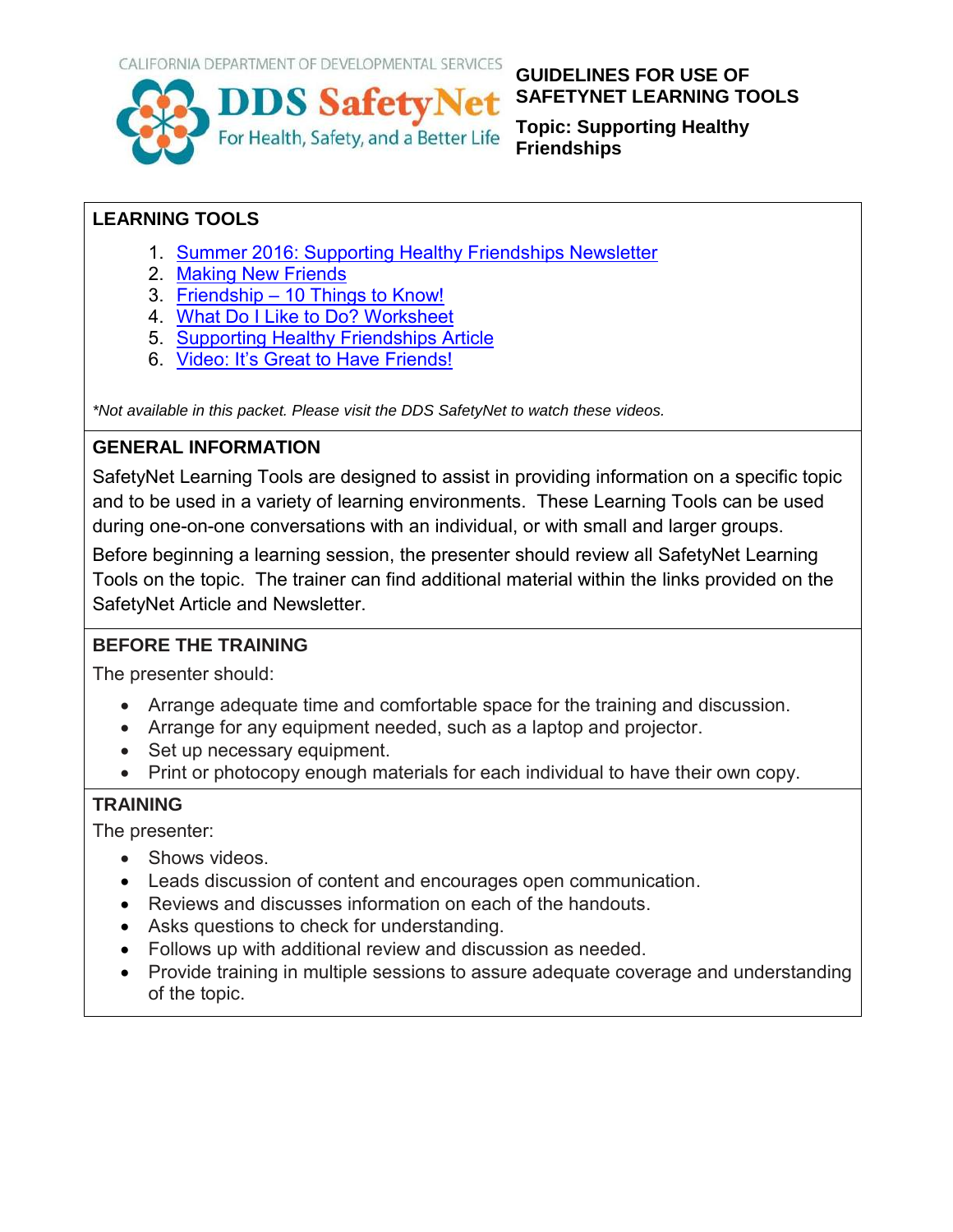CALIFORNIA DEPARTMENT OF DEVELOPMENTAL SERVICES



# **Summer 2016**

# **Supporting Healthy Friendships**



#### **Why are friendships important?**

Long-lasting friendships are important to all of us. Most of us can name friends who we can -

- $\bullet$  talk to,
- have fun with, and
- feel supported by.

Friends are there for each other, hopefully, for a long time. Without a network of friends, a person can feel depressed and lonely.

As support staff, you may develop a close relationship with someone you support. It is important to remember that over time, your job can change. At some point, you may no longer be there for that person.

An important part of your job is to help the individuals you support make friendships that will last over time. This helps people lead much fuller and more enjoyable lives. When they have friends and family in their lives, everyone wins!

#### **What is a healthy friendship?**

The first thing to do to help an individual make friends is to talk about what a healthy friendship looks like.

#### *A true friend doesn't come and go…*

*They stay, They listen, and They are there for you during ups and downs!*

**Talk about what a real friend looks like, sounds like and acts like.** For example, friends talk to, and listen to each other. They also show sympathy and understanding when needed. In addition, they say nice things to each other. All of these things serve to build trust and strengthen a friendship.

**Help the individual understand what a healthy friendship means.** It usually means feeling good, feeling safe, and feeling supported. In any friendship, there may be times when there are disagreements. In a healthy friendship, people talk and work things out.

**Ongoing feelings of sadness, anger, or fear may be a sign of an unhealthy friendship.**  Make sure individuals know where to go and who to talk to when they have these feelings.

**Watch the video "It's Great to Have Friends" and use the companion** *tip sheet* **"Friendship—10 Things to Know"** to help start a conversation about healthy friendships. Find them here: [http://ddssafety.net/everyday](http://ddssafety.net/everyday-life/friendships-and-relationships/all-about-supporting-healthy-friendships)life/friendships-and-[relationships/all](http://ddssafety.net/everyday-life/friendships-and-relationships/all-about-supporting-healthy-friendships)-aboutsupporting-healthy-[friendships](http://ddssafety.net/everyday-life/friendships-and-relationships/all-about-supporting-healthy-friendships)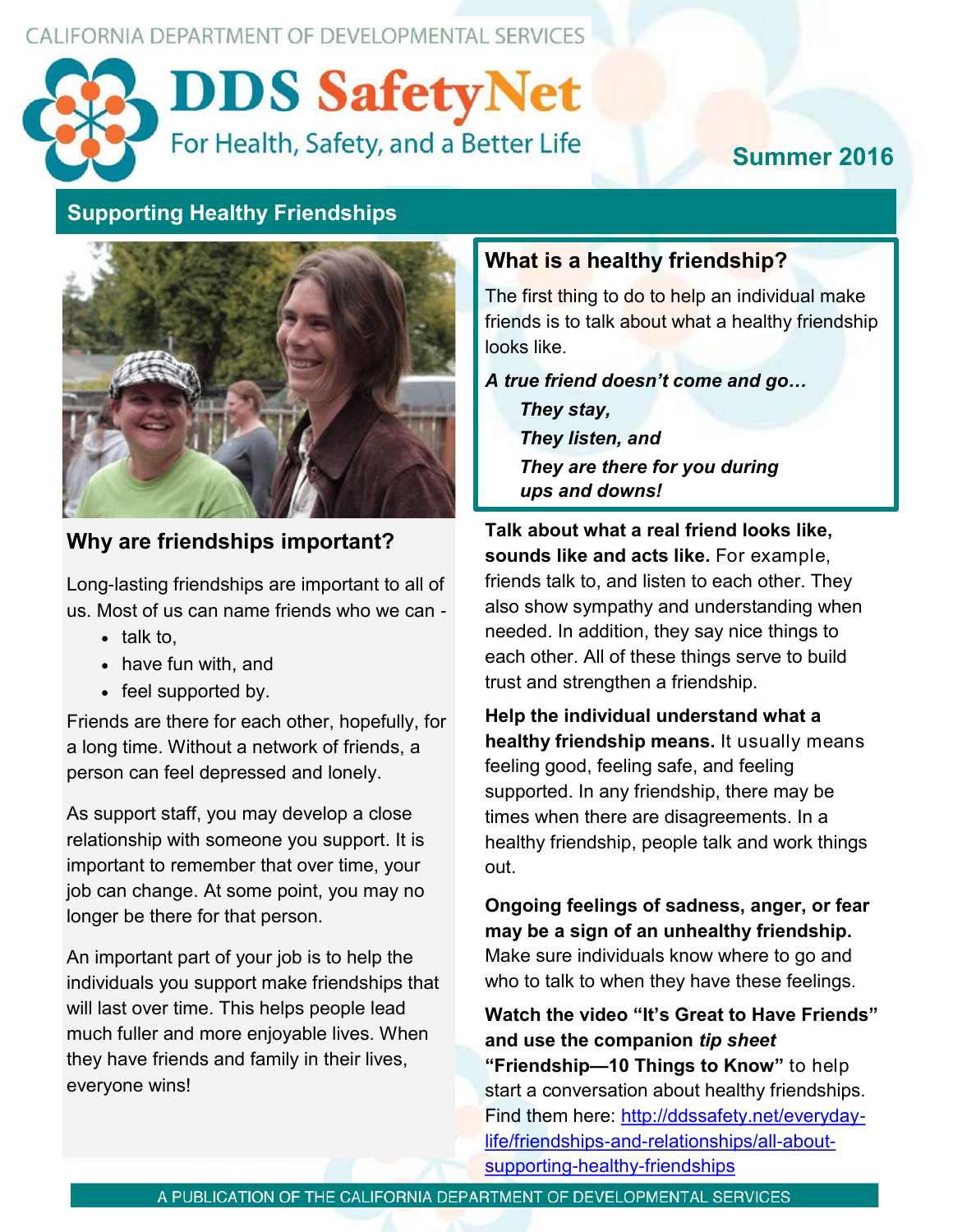CALIFORNIA DEPARTMENT OF DEVELOPMENTAL SERVICES





# **What can you do to help an individual you support meet others?**

There is no set way for starting a friendship. Friendships usually grow out of shared activities and interests. Here are some ideas about how to help an individual meet people who may become friends.

- 1. **Talk to the individual you support about things they like to do.** Use the worksheet *What Do I Like to Do?* to help get ideas. Work together to choose one or two interests or favorite activities.
- 2. **Connect these choices to opportunities for meeting new people and making friends.** For example, someone may have an interest in gardening. Does the local nursery have a gardening class?
- 3. **Explore your community together.** Check out local civic groups, community colleges, adult schools or libraries for activities that match the person's interests.
- 4. **Use your community connections.** Set aside time at staff meetings to brainstorm all of the community connections you and your co-workers have. One might match the individual's interest and lead to an opportunity for new friendships.

**Friendships - continued** 5. **Offer encouragement and support for attending an activity, especially the first few times.** You may need to provide or arrange for transportation. You may also need to help an individual learn how to make friends.

#### **What are some tips on how to make friends?**

Many people are shy or unsure of how to approach a new person. They lack confidence because they don't know what to do or say. **You can help by sharing and role-playing these simple tips for meeting people.** 

When a person first meets someone new, they should **approach the person in a friendly way**. If they find out they both like the same thing, they can talk more about it. Maybe there is an opportunity for them to get together and go out for lunch or coffee. That will give them an opportunity to get to know each other better.

**As a support staff, you can help an individual build their confidence.** Before you know it, they will have a new friend! You may need to continue to provide some support to help the friendship grow over time.

#### **More Resources about Friendships**

You can find additional materials on the SafetyNet website. **These tip sheets will help you support individuals to develop friendships and community connections:**

- Friendship 10 Things to Know
- **Making New Friends**
- "What Do I Like to Do?" Worksheet

**Get these tip sheets on the DDS SafetyNet here:** [http://ddssafety.net/everyday](http://ddssafety.net/everyday-life/friendships-and-relationships/all-about-supporting-healthy-friendships)-life/ friendships-and-[relationships/all](http://ddssafety.net/everyday-life/friendships-and-relationships/all-about-supporting-healthy-friendships)-aboutsupporting-healthy-[friendships](http://ddssafety.net/everyday-life/friendships-and-relationships/all-about-supporting-healthy-friendships)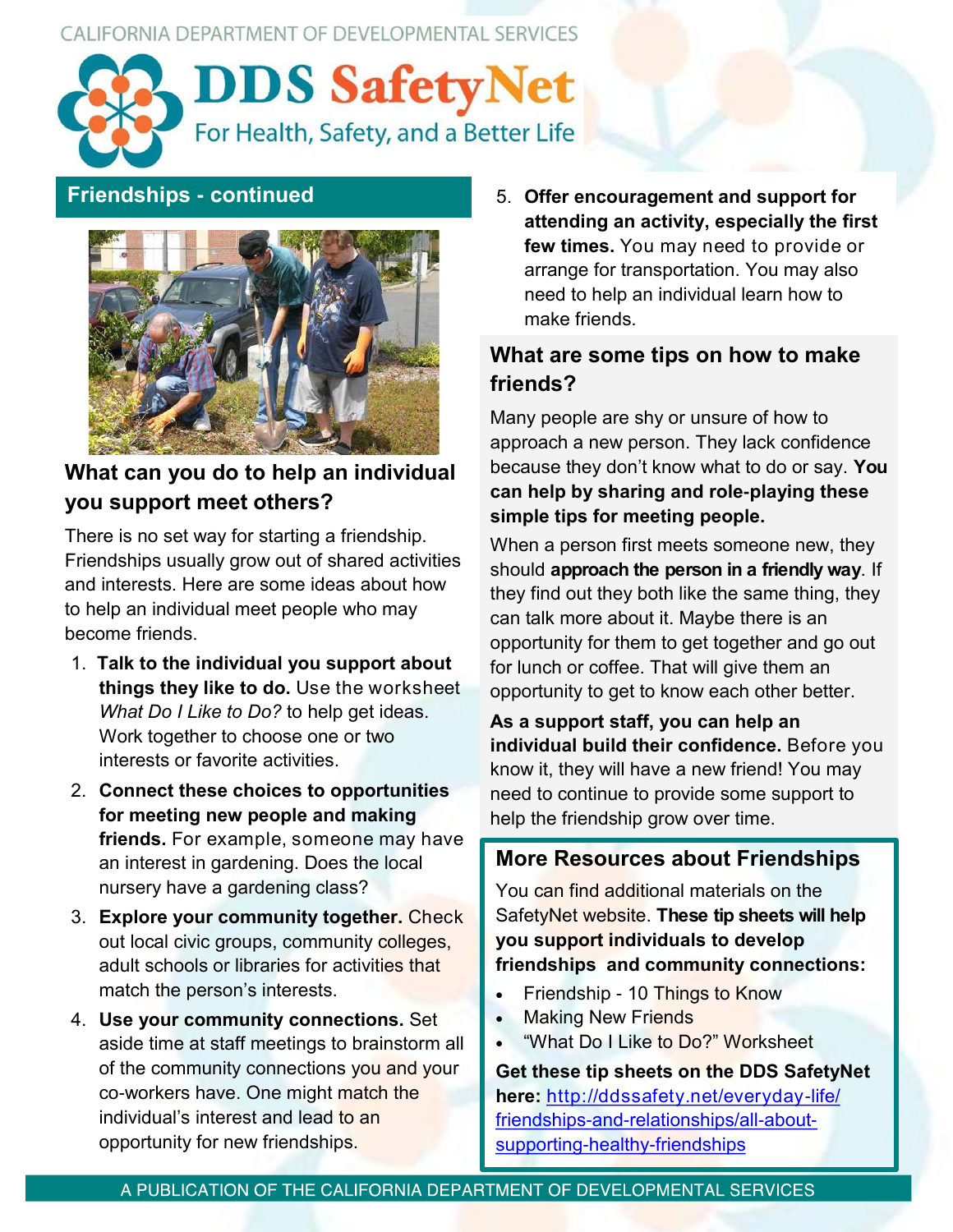

# **Making New Friends**

### **Step 1: Think about what you like to do.**

- Make a list of things you like to do. To get ideas use the worksheet *What Do I Like to Do?* found at [http://ddssafety.net/everyday](http://ddssafety.net/everyday-life/friendships-and-relationships/what-do-i-do)-life/friendships -and-[relationships/what](http://ddssafety.net/everyday-life/friendships-and-relationships/what-do-i-do)-do-i-do.
- Ask people who know you well to help you. Get lots of ideas.
- Identify at least one or two interests or favorite activities.

#### **Step 2: Find out where and when people are doing the things you like to do.**

- If you like to garden, does the local nursery have a class? Is there a neighbor with a garden? Is there someone who can help you plan a garden?
- If you like to walk, do you know people who like to walk? Is there a walking club?
- Ask a supporter to help you look for events that match your interests. Choose activities to get involved in.

#### **Step 3: Find out about other places to meet people. Check out local civic groups, community colleges, adult schools or libraries. Are there:**

- People First meetings in your community?
- Dances and other activities at local recreation centers?
- Volunteer opportunities at parks, theaters, or museums?

#### **Step 4: Just go do it!**

- What will you try first? A club? A new place you haven't been? A sports event?
- Do you need support like a ride or help filling out a form? Ask!
- Do you want someone to go with you? Ask!
- Now... just go do it!

#### **Step 5: What if I meet someone I'd like to have as a friend?**

- Smile! Don't look bored. Say your name. Ask for their name. Try to remember it.
- The weather is always a good place to start a conversation. "It is a beautiful day!"
- Follow-up with a question. "Do you like warm weather?"
- Talk about something you enjoy. Ask questions. Be a good listener.

If you both like the same thing, ask more about it. Perhaps ask the person out for lunch or coffee. That will give you a chance to talk and get to know each other a little bit better.

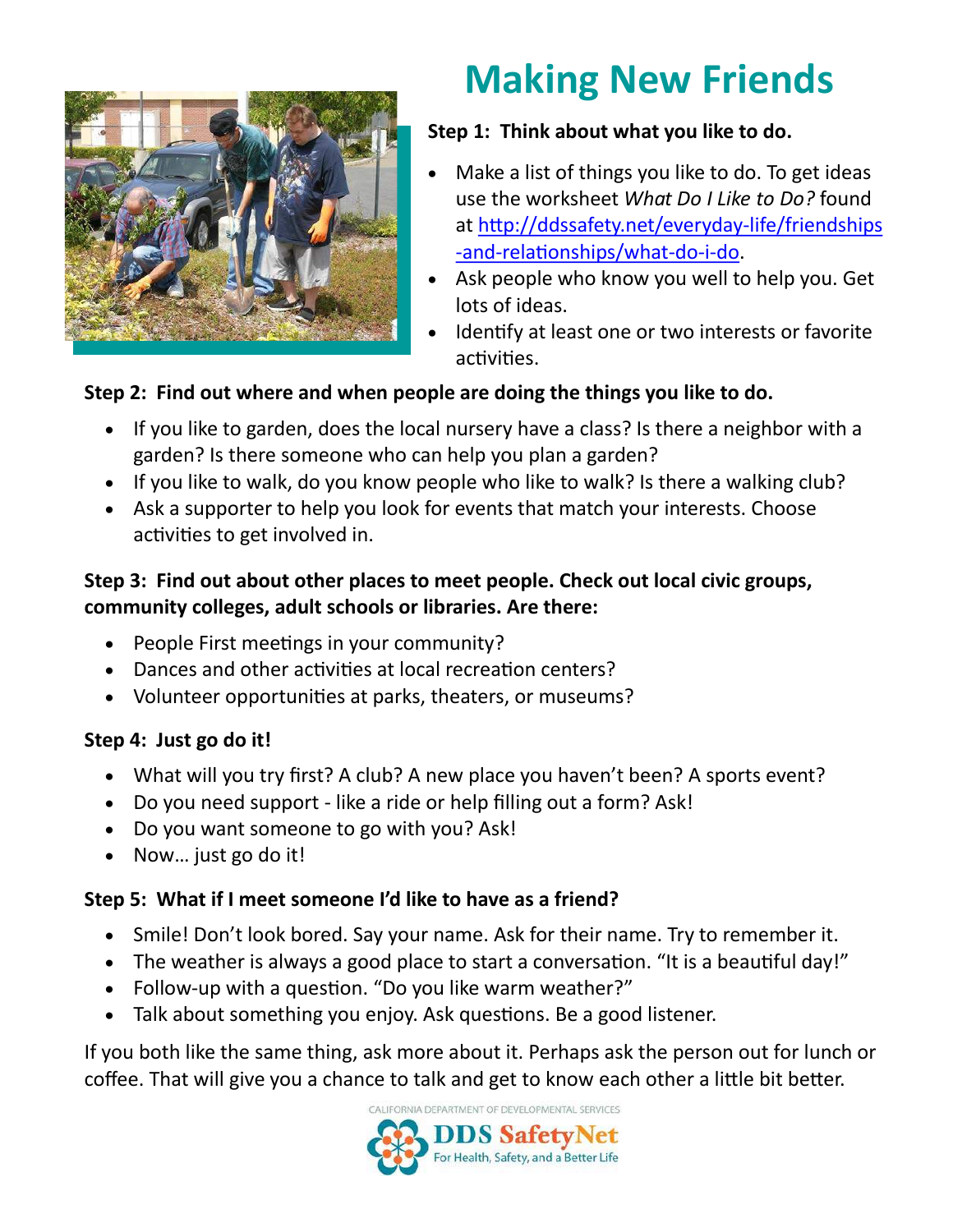

# **Friendship – 10 Things to Know**

*A true friend doesn't come and go…*

*They stay, They listen, and They are there for you during ups and downs!*

Talking and listening to each other, showing sympathy and understanding when needed, and doing and saying nice things are all important to friendships. You should expect certain things from your friends. And, your friends will expect certain things from you. These are 10 things to know about friendships:

- **1.** Listen to your friends. Talk and listen to each other.
- **2.** Trust your friends and be trusted by your friends.
- **3.** Show your friends sympathy and understanding when they need it.
- **4.** Support your friends. If a friend comes to you with a problem, show you care.
- **5.** Do nice things for your friend without being asked.
- **6.** Stand up for your friends when they aren't around. Don't gossip about them or say mean things.
- **7.** Whenever you can, say something nice! Everyone likes to be appreciated.
- **8.** If something doesn't feel right, talk about it. Try to work things out.
- **9.** If you have ongoing feelings of sadness, anger, or fear when you hang out with someone, it may be a sign of an unhealthy friendship.
- **10.** Make sure you know what to do where to go and who to talk to when you have these feelings.

# **What else do you think is important to know about friendship?**

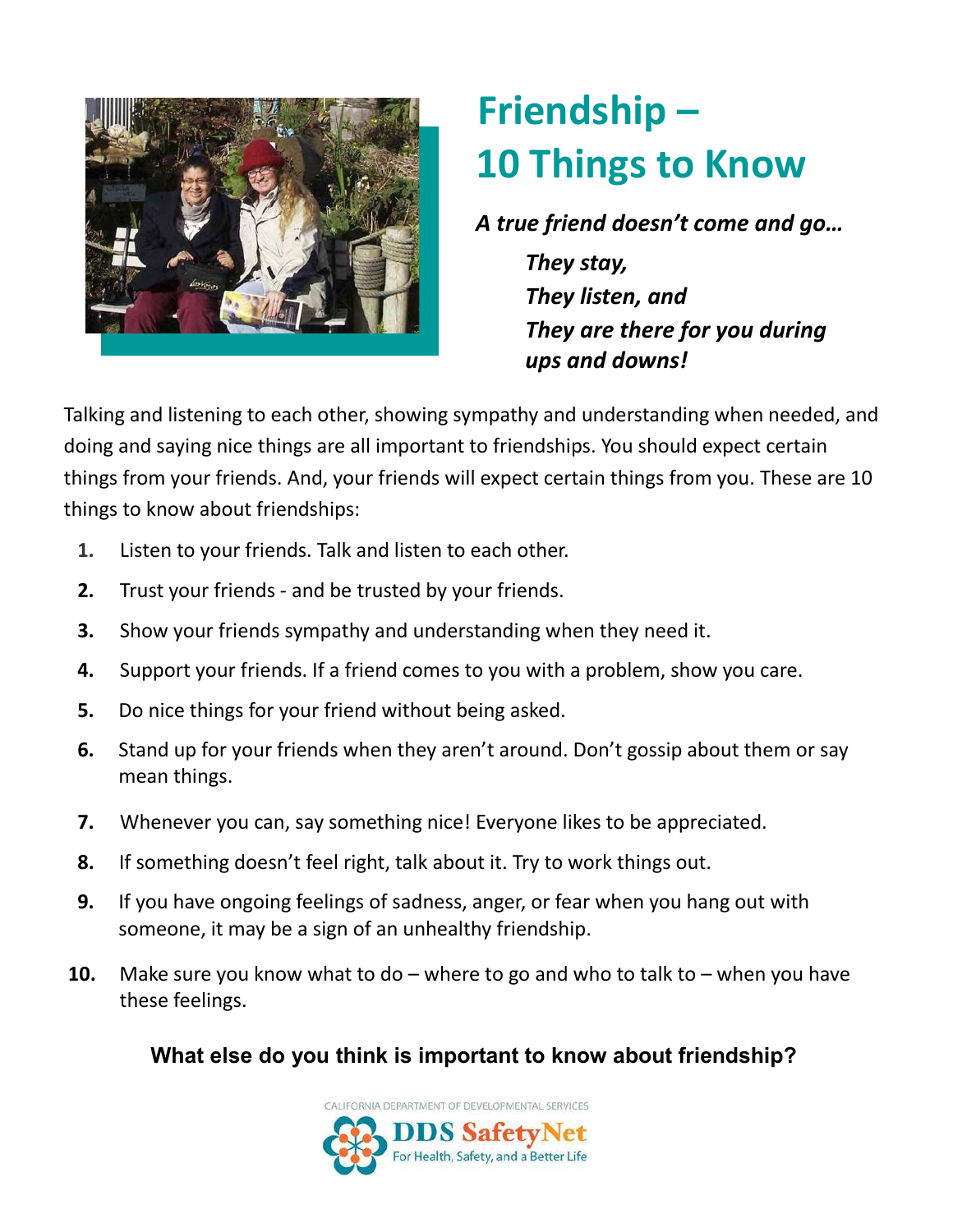# **What Do I Like to Do?**

This worksheet will help you think of what you like to do for fun and give you ideas for activities you might want to do. You will also find helpful ways to find those activities.

| <b>Ask Yourself:</b>                                                  | <b>You Can:</b>                                                                                                                                                  |
|-----------------------------------------------------------------------|------------------------------------------------------------------------------------------------------------------------------------------------------------------|
| Do I like walking?                                                    | Join a walking club.<br>Go on weekly walks with your friends or family<br>members.                                                                               |
| Do I like gardening?                                                  | Join a community garden.<br>$\bullet$<br>Find a neighbor to garden with.<br>$\bullet$                                                                            |
| Do I like sports?<br>Do I like to make things?                        | Join a local sports program.<br>$\bullet$<br>Join a YMCA or a gym.<br>Take an exercise class.<br>Watch local sports games.<br>Take a drawing class.<br>$\bullet$ |
|                                                                       | Join a knitting circle.<br>Try scrapbooking.                                                                                                                     |
| Am I a performer?                                                     | Join a local singing group.<br>$\bullet$<br>Audition for a part in a community play or<br>musical.                                                               |
| Do I like to watch other<br>people perform?                           | Join a group that attends local symphony<br>performances.<br>Volunteer to help at a local theater, for example as an<br>usher or stage help.                     |
| Do I want to learn more<br>about my own culture or<br>other cultures? | Visit a museum exhibit.<br>Go to a local cultural festival.<br>$\bullet$<br>Try food from different cultures.<br>$\bullet$                                       |





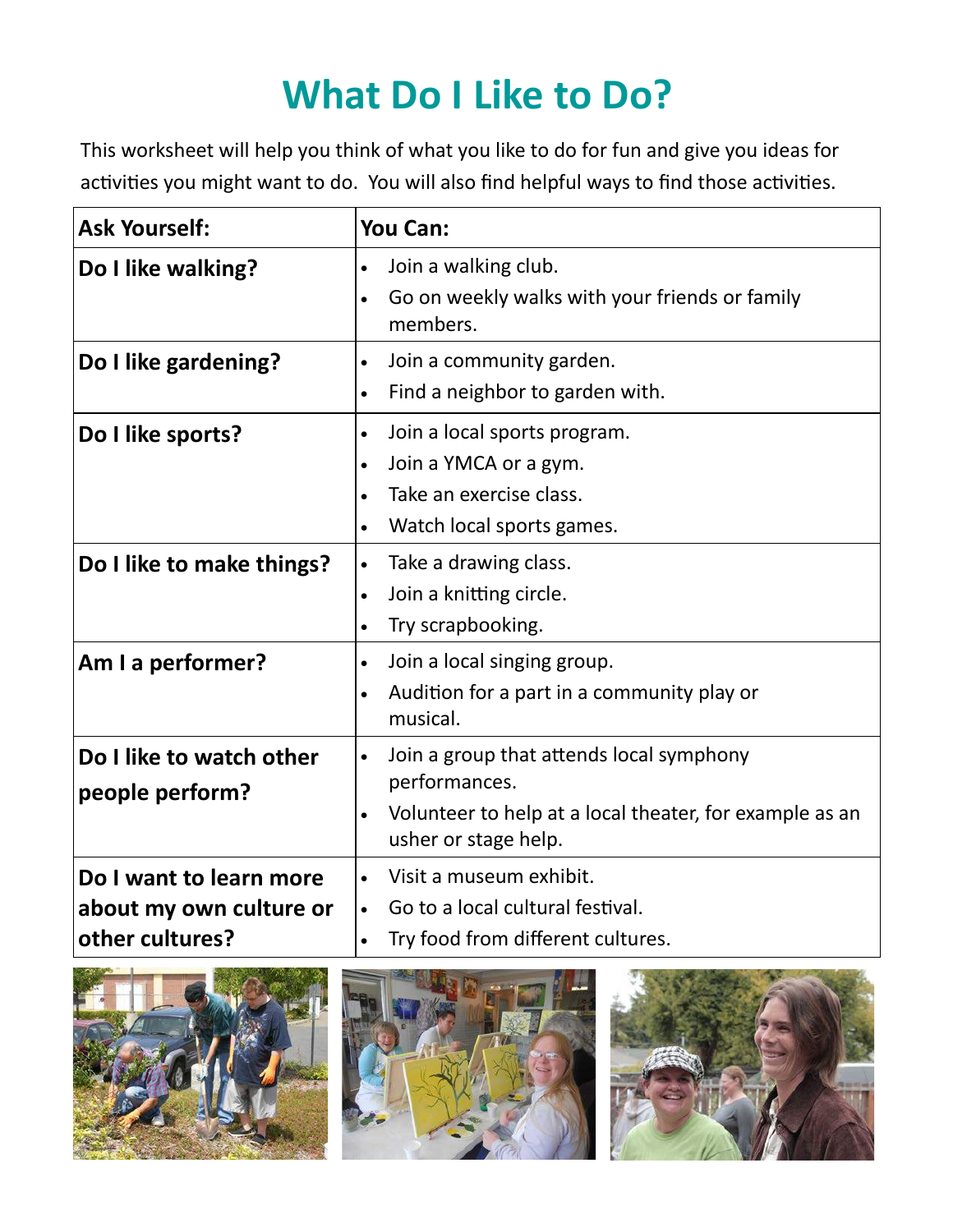| <b>Ask Yourself:</b>                                                                          | You Can:                                                                                                                                                                                                                              |
|-----------------------------------------------------------------------------------------------|---------------------------------------------------------------------------------------------------------------------------------------------------------------------------------------------------------------------------------------|
| Do I want to talk with others<br>who share my religious<br>beliefs?                           | Join a religious interest group where you can talk<br>with others about your beliefs.<br>Volunteer for a local religious congregation.                                                                                                |
| Do I want to learn new job<br>skills?                                                         | Take a class at an adult school or your local<br>community college.<br>Take a class at your local Regional Occupational<br>Center and Program (ROCP).                                                                                 |
| Do I want to learn about<br>new things?                                                       | Find a class on something you think is interesting,<br>$\bullet$<br>such as:<br>Cooking<br>0<br>Different languages<br>O<br>Art<br>0<br>Photography<br>O<br>Dance<br>$\Omega$<br>And more!<br>$\Omega$                                |
| Do I want to spend my time<br>helping my community?                                           | Help clean your local park.<br>$\bullet$<br>Support a good cause by participating in a local<br>charity walk.<br>Help care for animals at your local Humane Society.<br>Find a volunteering activity or group you enjoy.<br>$\bullet$ |
| Do I want to talk with<br>people who have similar<br>experiences and conditions<br>to my own? | Join a support group.                                                                                                                                                                                                                 |
| Do I share an interest with<br>friends I already have?                                        | Start your own group or club. (For example, if you<br>and your friends all like the same TV show, you can<br>start a club that meets every week to watch it!)                                                                         |
| What else do I like to do?                                                                    | Fill in your own ideas here!                                                                                                                                                                                                          |

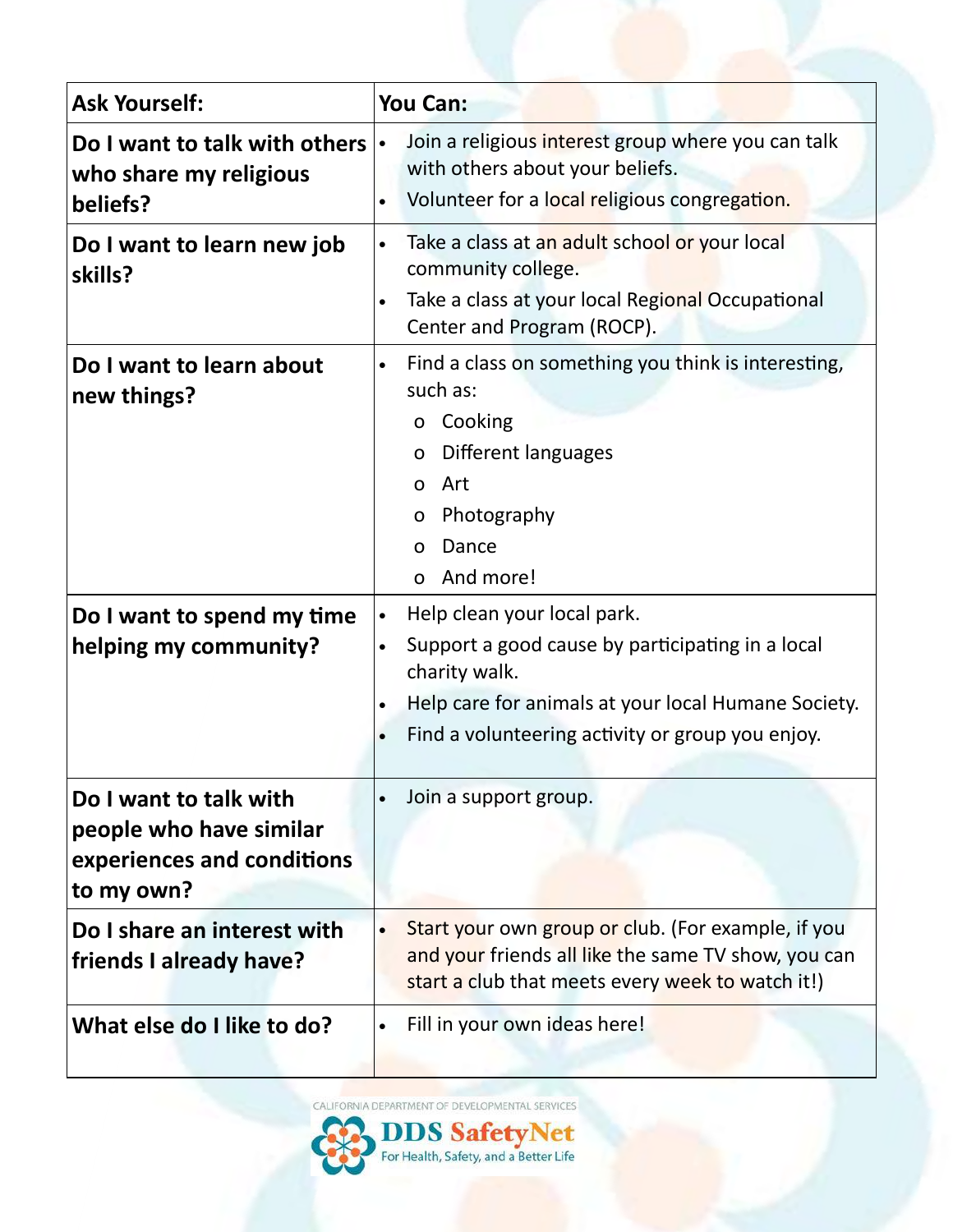CALIFORNIA DEPARTMENT OF DEVELOPMENTAL SERVICES



# SafetyNet: Summer 2016 **Supporting Healthy Friendships**

#### *Contents*

*Why are friendships important? What makes for a healthy friendship? What can you do to help an individual you support meet others? What are some tips on how to make friends? What does it mean to have friends? What are some additional resources?* 



### **Why are friendships important?**

Long-lasting friendships are important to all of us. Most of us can name friends who we can -

- $\bullet$  talk to,
- have fun with, and
- feel supported by.

Friends are there for each other, hopefully, for a long time. Without a network of friends, a person can feel depressed and lonely.

As support staff, you may develop a close relationship with someone you support. It is important to remember that over time, your job can change. At some point, you may no longer be there for that person.

An important part of your job is to help the individuals you support make friendships that will last over time. This helps people lead much fuller and more enjoyable lives. When they have friends and family in their lives, everyone wins!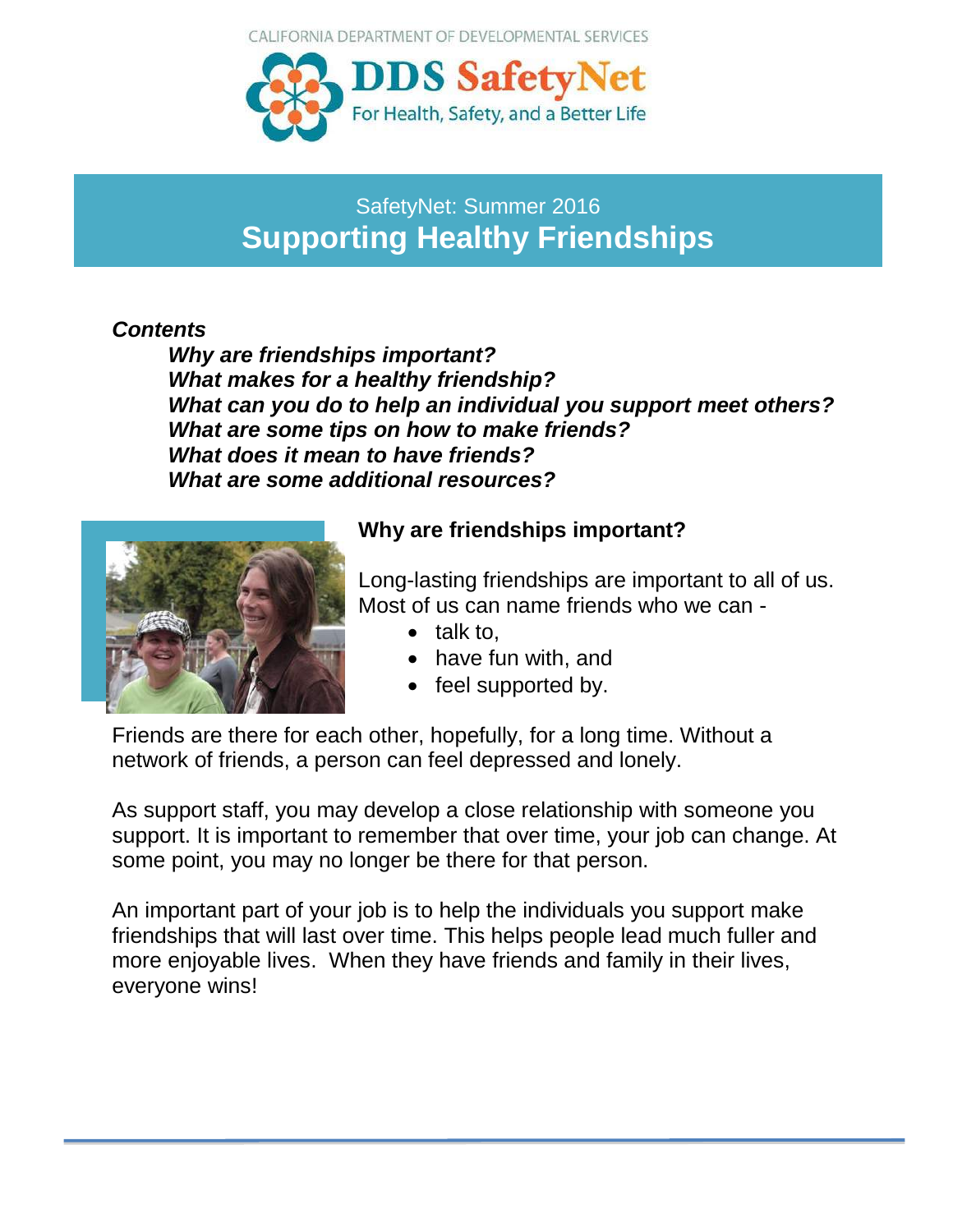



# **What makes for a healthy friendship?**

The first step in helping a person make friends is to talk about what a healthy friendship looks like.

#### *A true friend doesn't come and go… They stay, They listen, and They are there for you during ups and downs!*

Talk about what a real friend looks, sounds, and acts like. For example, friends talk to and listen to each other. They also show sympathy and understanding when needed. In addition, they say nice things to each other. All of these things serve to build trust and strengthen a friendship.

Help the individual understand what a healthy friendship means. It usually means feeling good, feeling safe, and feeling supported. In any friendship, there may be times when there are disagreements. In a healthy friendship, people talk and work things out.

Ongoing feelings of sadness, anger, or fear may be a sign of an unhealthy friendship. Make sure individuals know where to go and who to talk to when they have these feelings.

Watch the video *It's Great to Have Friends!* [\(http://ddssafety.net/everyday](http://ddssafety.net/everyday-life/friendships-and-relationships/video-its-great-have-friends)[life/friendships-and-relationships/video-its-great-have-friends\)](http://ddssafety.net/everyday-life/friendships-and-relationships/video-its-great-have-friends) and use the companion *tip sheet* "Friendship – 10 Things to Know! [\(http://ddssafety.net/everyday-life/friendships-and-relationships/friendship-](http://ddssafety.net/everyday-life/friendships-and-relationships/friendship-10-things-know)[10-things-know\)](http://ddssafety.net/everyday-life/friendships-and-relationships/friendship-10-things-know) to help start a conversation about healthy friendships.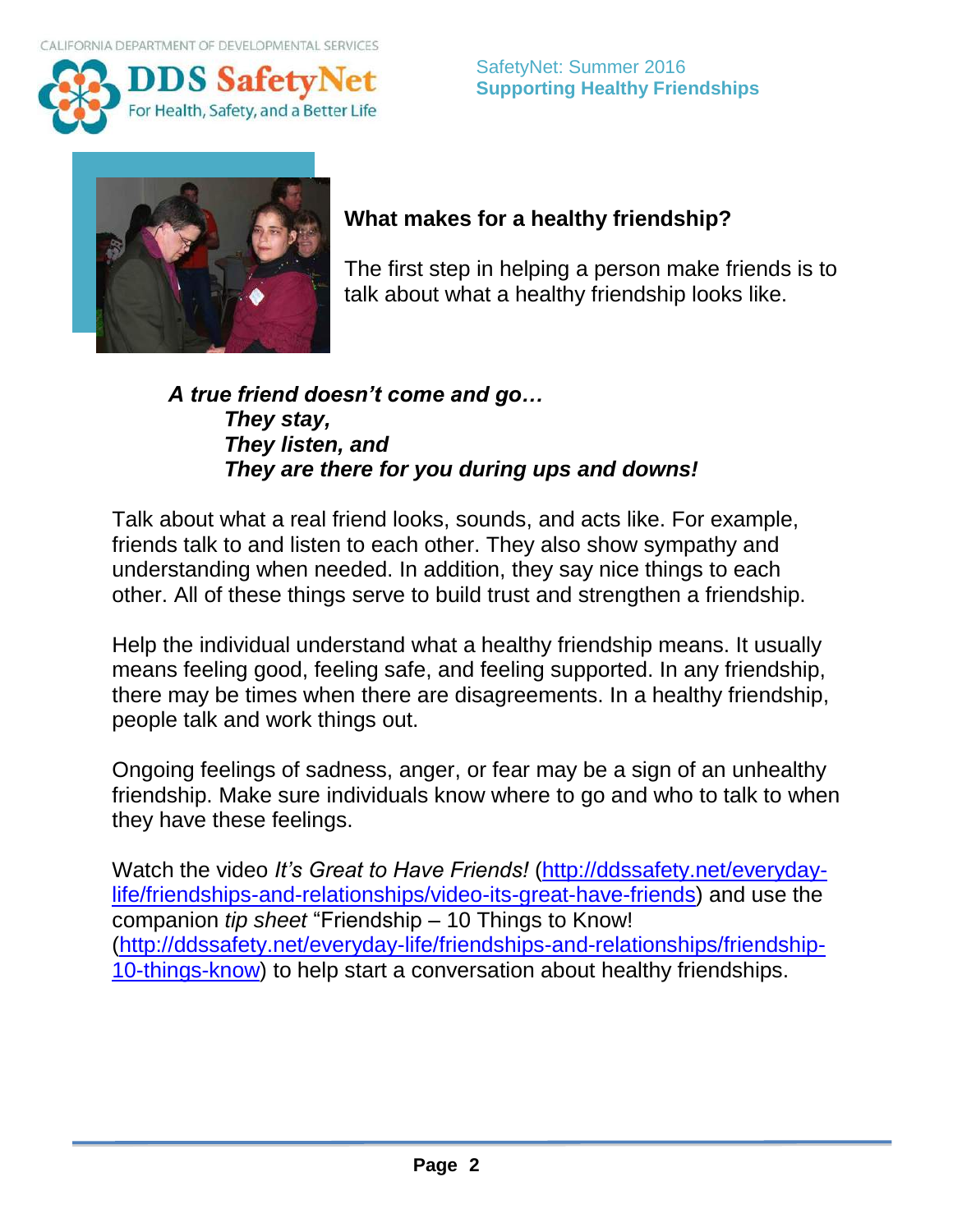

#### SafetyNet: Summer 2016 **Supporting Healthy Friendships**



#### **What can you do to help an individual you support meet others?**

There is no set way for starting a friendship. Friendships usually grow out of shared activities and interests. Here are some ideas about how to help an individual meet people who may become friends.

- **1. Talk to the individual you support (or with someone who knows them well) about things they like to do.** Use the worksheet *What Do I Like to Do?* [\(http://ddssafety.net/everyday-life/friendships-and](http://ddssafety.net/everyday-life/friendships-and-relationships/what-do-i-do)[relationships/what-do-i-do\)](http://ddssafety.net/everyday-life/friendships-and-relationships/what-do-i-do) to help get ideas. Work together to choose one or two interests or favorite activities.
- **2. Connect these choices to opportunities for meeting new people and making friends.** For example, someone may have an interest in gardening. Does the local nursery have a gardening class? Is there a neighbor who has a garden? Is there a Master Gardener who can help plan a garden?
- **3. Explore your community together.** Check out local civic groups, community colleges, adult schools or libraries for activities that match the person's interests.
- **4. Use your community connections.** Set aside time at staff meetings to brainstorm all of the community connections you and your coworkers have. One might match the individual's interest and lead to an opportunity for new friendships.
- **5. Offer encouragement and support for attending an activity, especially the first few times.** You may need to provide or arrange for transportation. You may also need to help individuals learn how to make friends.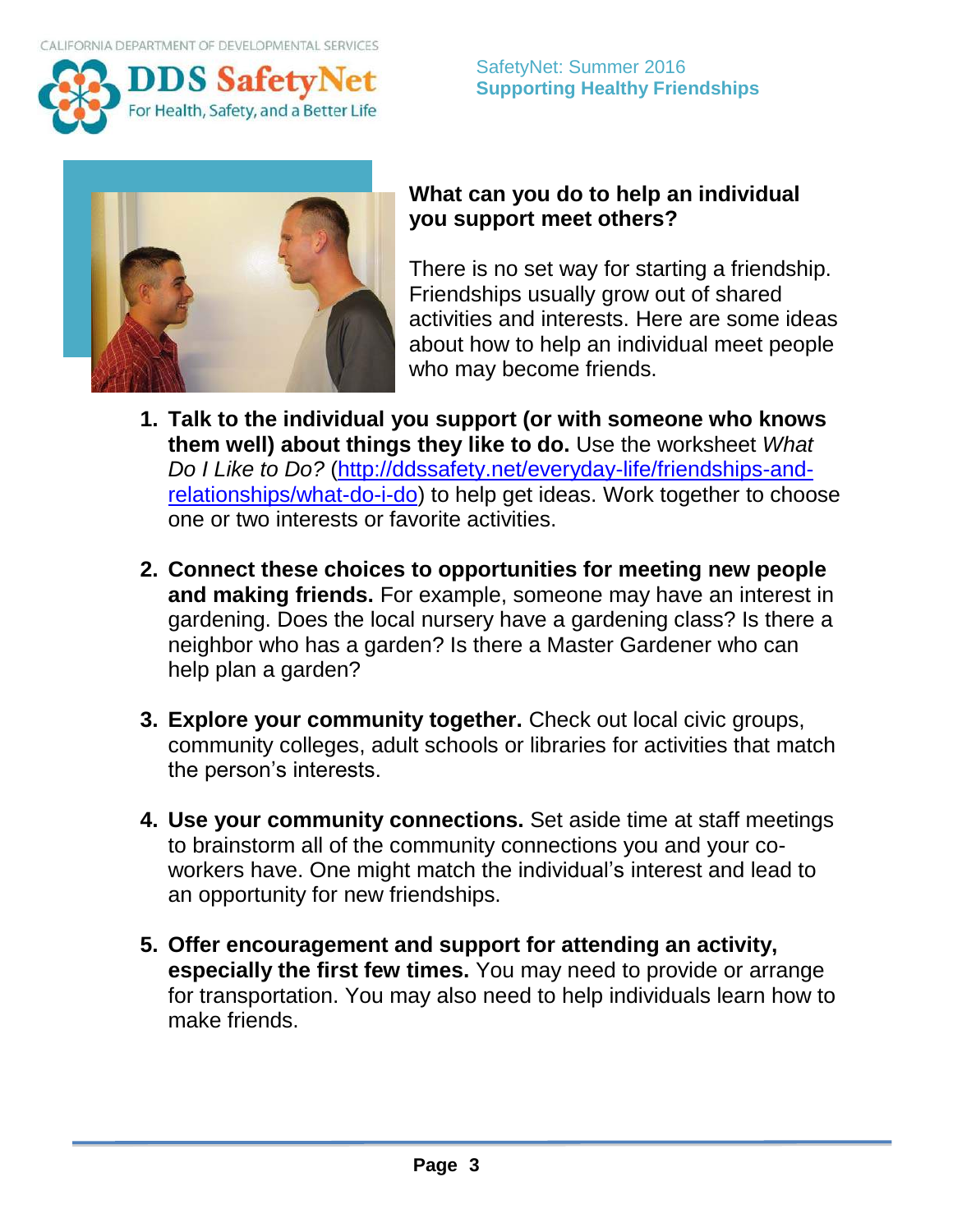

#### **What are some tips on how to make friends?**

Many people are shy or unsure of how to approach a new person. They lack confidence because they don't know what to do or say. **You can help by sharing and role-playing these simple tips for meeting people.**  Here's how you can help the individuals you support **meet someone new in a friendly way**:

- **1.** Smile! Don't look bored or disinterested.
- **2.** Say your name and ask for theirs. Try to remember their name.
- **3.** The weather is always a place to start a conversation. *"It is really a beautiful sunny day today!"* Follow up with a question. *"Do you like warm weather?"* Or make a compliment. *"I like your jacket. Where did you get it?"*
- **4.** Talk about something you enjoy: *"I like baseball. Do you like baseball?"*
- **5.** Ask questions about the person. Be a good listener. *"What do you like to do?"*

If they find out they both like the same thing, they can talk more about it. Maybe there is an opportunity for you to get together. Ask them out for lunch or coffee. That will give you an opportunity to get to know each other better. A good way is to say:

*"Hey, well, I've got to go, but if you ever want to talk over lunch or coffee or anything like that, let me give you my number/e-mail address."*

**As a support staff, you can help an individual build their confidence.** Before you know it, they will have a new friend! You may need to continue to provide some support to help the friendship grow over time.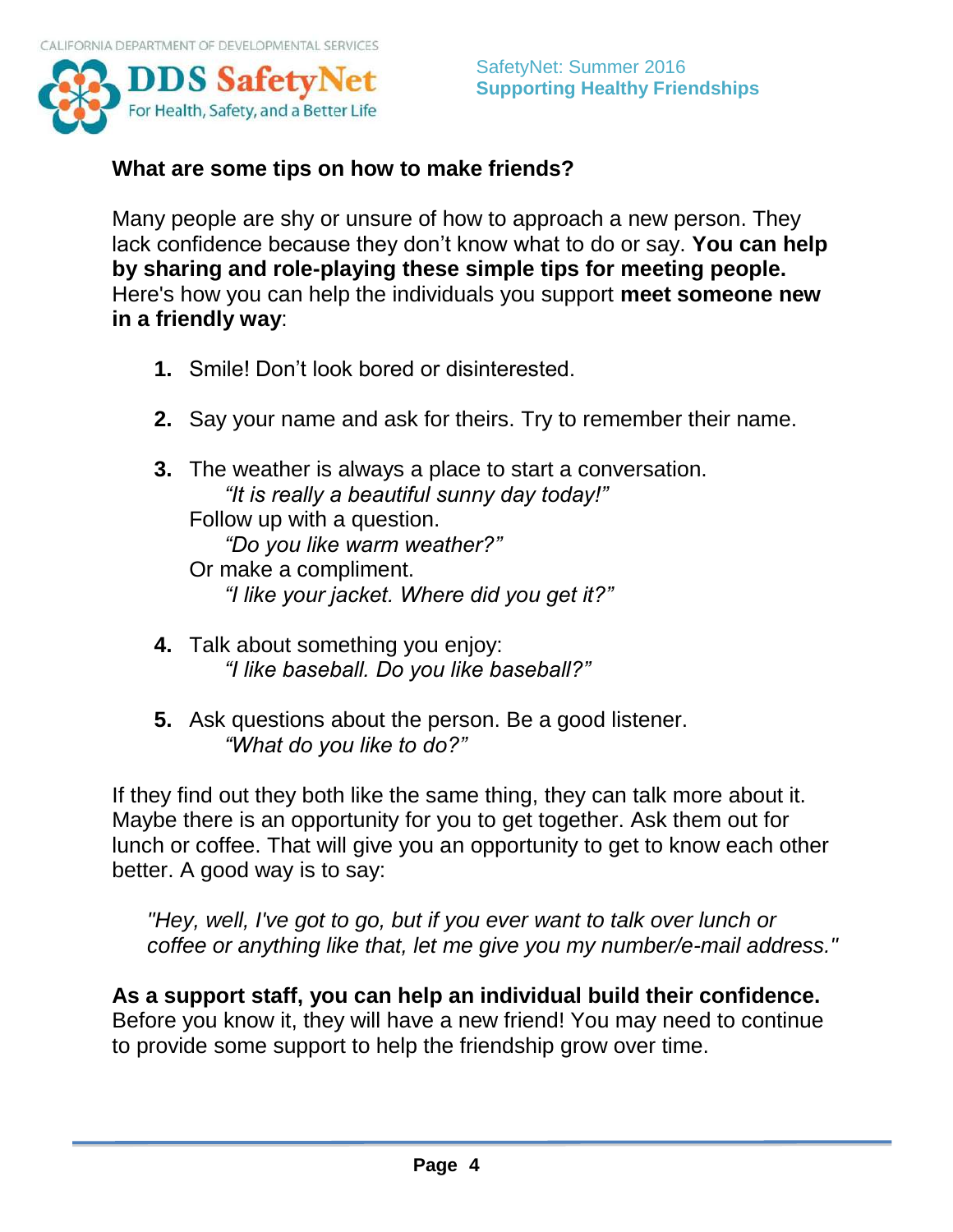



**What does it mean to have friends?**  Listen and learn as one person shares what her friendships mean in her life:

*I have lots of friends.*

*I like friends who are outgoing.* 

*I like friends who are good listeners.* 

*My friends help me have a good life in the community.* 

*I do lots of stuff with my friends. I like go to their house for dinner, do yoga together, drumming, go for coffee, and sharing with their kids.* 

*I feel happy when I am with my friends. I feel joyful when I spend time with my close friends.* 

*I like people and being with people. I talk with new people who are nice and friendly. And then sometimes we become friends.* 

**Karen Lord** (Excerpted from *Friends and Inclusion, Five Approaches to Building Relationships*)